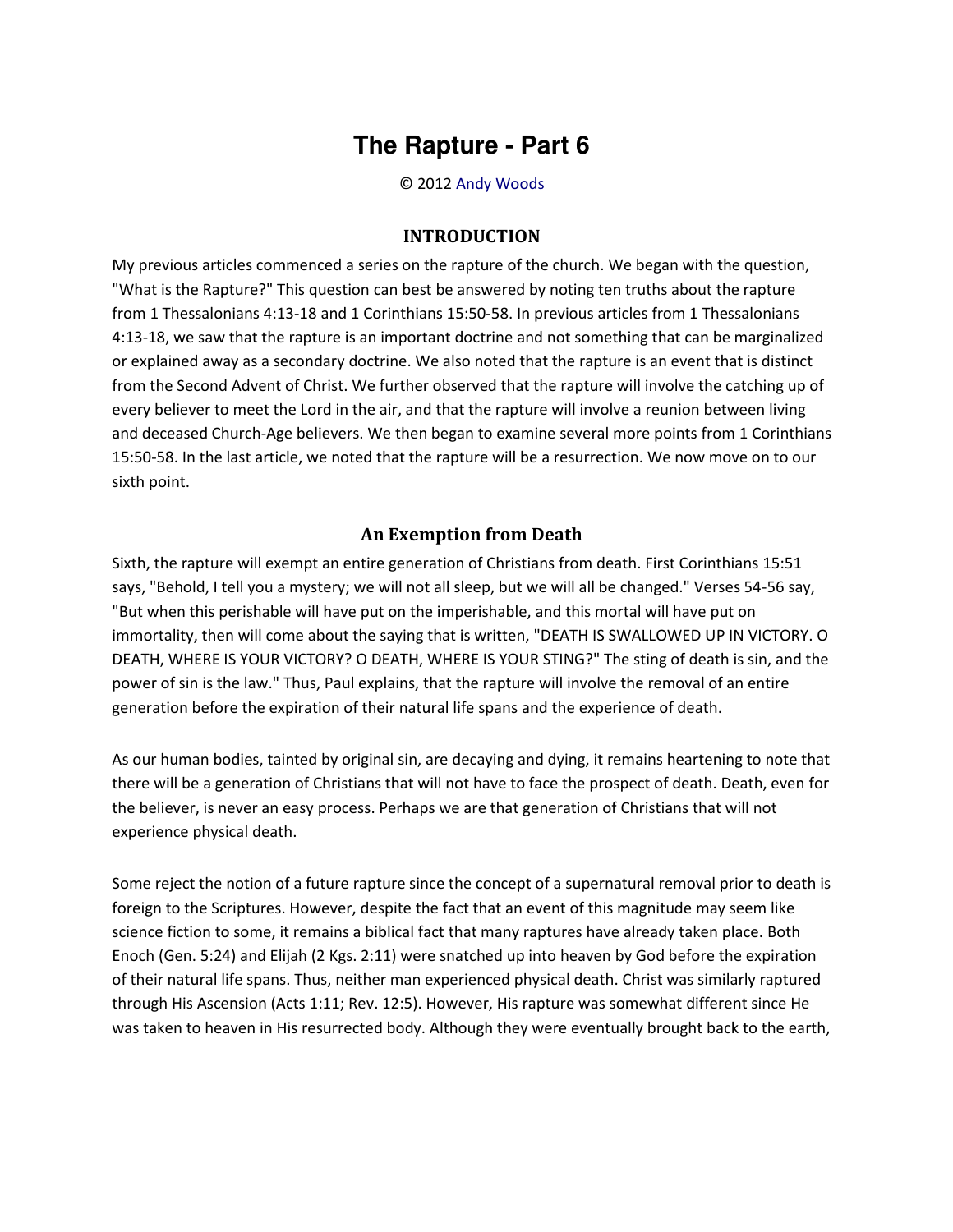other examples of individual raptures include Philip (Acts 8:39) and Paul (2 Cor. 12:2, 4). The latter was caught up into the third heaven to receive divine revelation.

As noted in an earlier article, the Greek word translated "caught up" in 1 Thessalonians 4:17 is *harpazo*, which means to be seized or caught up by force. According to a leading lexicon, this Greek verb has the meaning of "to grab or seize suddenly so as to remove or gain control, *snatch/take away.*"1 Interestingly, this same verb is also used to describe the catching away of Christ (Rev. 12:5), Philip (Acts 8:39), and Paul (2 Cor. 12:2, 4). Like Philip and Paul, who were eventually returned to the earth, John was similarly caught up to heaven (Rev. 4:1-2) in order to be divinely given much of the Apocalypse (Rev. 4–22). In the future Tribulation period, the two witnesses will also be raptured (Rev. 11:12).

These numerous biblical examples reveal that the concept of the rapture is not foreign to the Bible. Many individual raptures have already taken place. Thus, it should come as no great surprise to learn of a future rapture for the church. Such an event is in harmony with how God has worked in the past. The only difference with these other events and Paul's prediction of a rapture is that the future rapture will entail the removal of an entire generation rather than merely the translation of an individual. What Paul unfolds in 1 Corinthians 15:51, 54-56 is that the future rapture of the church will exempt an entire class of people, as opposed to merely a specific individual, from the prospect of death. Our hope and prayer is that we are that very generation spoken of by Paul.

In sum, not only is the rapture an important doctrine, an event that is distinct from the Second Advent of Christ, an event that will involve the catching up of every believer to meet the Lord in the air, a reunion of living and deceased Church-Age believers, and a resurrection, but the rapture will also exempt an entire generation of Church-Age believers from death.

(To Be Continued...)

 $\overline{a}$ 

<sup>1</sup> Arndt, W., Danker, F. W., & Bauer, W. (2000). *A Greek-English lexicon of the New Testament and other early Christian literature* (3rd ed.) (134). Chicago: University of Chicago Press.